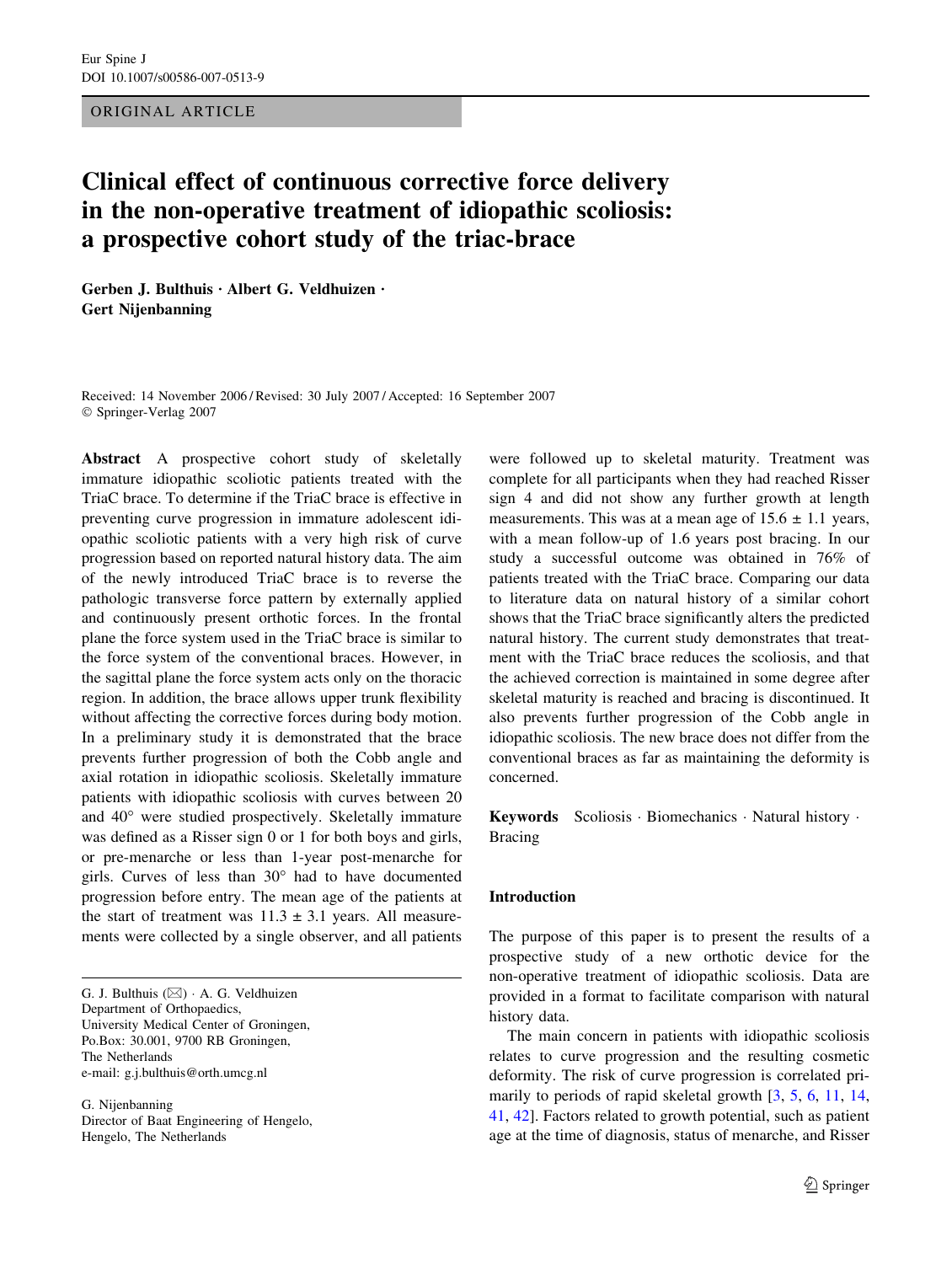sign, have been shown to be important predictors of the progression of scoliosis [[3,](#page-7-0) [15,](#page-7-0) [29,](#page-7-0) [39\]](#page-7-0). In addition to future skeletal growth, curve magnitude and curve shape are further predictors of progression of idiopathic scoliosis. Large initial curves, thoracic curves, and double major curves are more likely to progress [[3,](#page-7-0) [29](#page-7-0), [39](#page-7-0)].

Currently bracing is the accepted nonoperative treatment to prevent curve progression in mild to moderate scoliosis during the growth period. A prospective multicenter study, performed by the Scoliosis Research Society, reported that brace treatment has a significant effect on curve progression of idiopathic scoliosis [\[36](#page-7-0)]. However, others doubt the effectiveness of braces [[12,](#page-7-0) [16](#page-7-0), [19](#page-7-0), [32\]](#page-7-0). Just as for the natural history of untreated curves, Lonstein and Winter [\[30](#page-7-0)] found a relationship between the final outcome of brace treatment and curve factors and factors that predict future skeletal growth. In biomechanical theories describing the patho-physiological mechanism of scoliosis, spinal growth is thought to be the main driving force responsible for curve progression [[35,](#page-7-0) [42,](#page-7-0) [44](#page-7-0), [47](#page-8-0), [48\]](#page-8-0).

Throughout history, external devices have been used to correct deformities and immobilize the spine. Brace designs have changed periodically over the years, but most modifications have solely focused on improved efficacy and failed to acknowledge the importance, especially to teenagers, of physical appearance. This age group resists acting or looking different from their peers, which obviously occurs when a visible brace is worn. Modern materials, lower profiles, and reduced wearing times have been tried in attempts to reduce resistance to and the emotional difficulties encountered with wearing braces.

The aim in the design of a new orthosis was to create a system which is at least as effective as the TLSO's, with improved comfort for the wearer. The newly introduced brace should reverse the transverse force pattern by externally applied and constantly present orthotic forces without limiting the normal body motions of the patient and an increased comfort level for the patient.

Construction and working principle of the TriaC orthosis

The name TriaC is based on the three C's of Comfort, Control, and Cosmetics. Currently, the orthosis is produced by Somas International, St Anthonis, the Netherlands. For this orthosis, the choice has been made to apply continuous correction forces on the chest with the aim to prevent curve progression during the growth period. A basic requirement for such a brace is that the brace force must be able to follow the main body motions of the patient. To achieve this goal required the use of a flexible coupling, connecting the thoracic and lumbar parts of the orthosis. The thoracic part and lumbar sections each generate their own corrective force on the body of the patient. Both parts are connected to each other by a flexible coupling that is placed on the opposite side of the thoracic force pad (Fig. 1). This coupling enables the patient to bend forward, backward and sideways while the correction forces are maintained (Fig. [2\)](#page-2-0). The thoracic force pad is located just below the shoulder blade and applies a corrective force in a lateral– anterior direction. The lumbar force pad is placed between the pelvis and the lower ribs and acts on the lumbar muscles in a lateral direction. A third counter force on the hip region ensures that the orthosis is in equilibrium.

Placing a flexible coupling between the thoracic and the lumbar part of the orthosis determines the unique force pattern on the patient both with respect to the location of the forces as with respect to the relation between the forces (Fig. [2\)](#page-2-0). Modelling and clinical use have shown that the TriaC is suitable for all curve types, with the exception of curves with an apex at the 12th thoracic and the 1st lumbar vertebra. For these curve type the Lumbar force pad must be placed at the location of the flexible coupling which is not possible in the current construction of the orthosis. The construction as described, makes the orthosis force driven. When the patient moves her or his body in any direction (e.g. flexion, extension, rotation or lateral bending), the force pattern exerted by the orthosis moves along with the patient and thus is maintained constant. For this reason we defined the orthosis as ''dynamic'' because the orthosis moves dynamically along with the body motions of the patient.

In contrast, conventional orthoses are displacement driven. A rigid shell shaped in the desired corrected position of the patient applies a corrective force only when the thorax of the patient presses against the pads of the brace.



Fig. 1 The TriaC orthosis, with a thoracic part, a lumbar part and a flexible coupling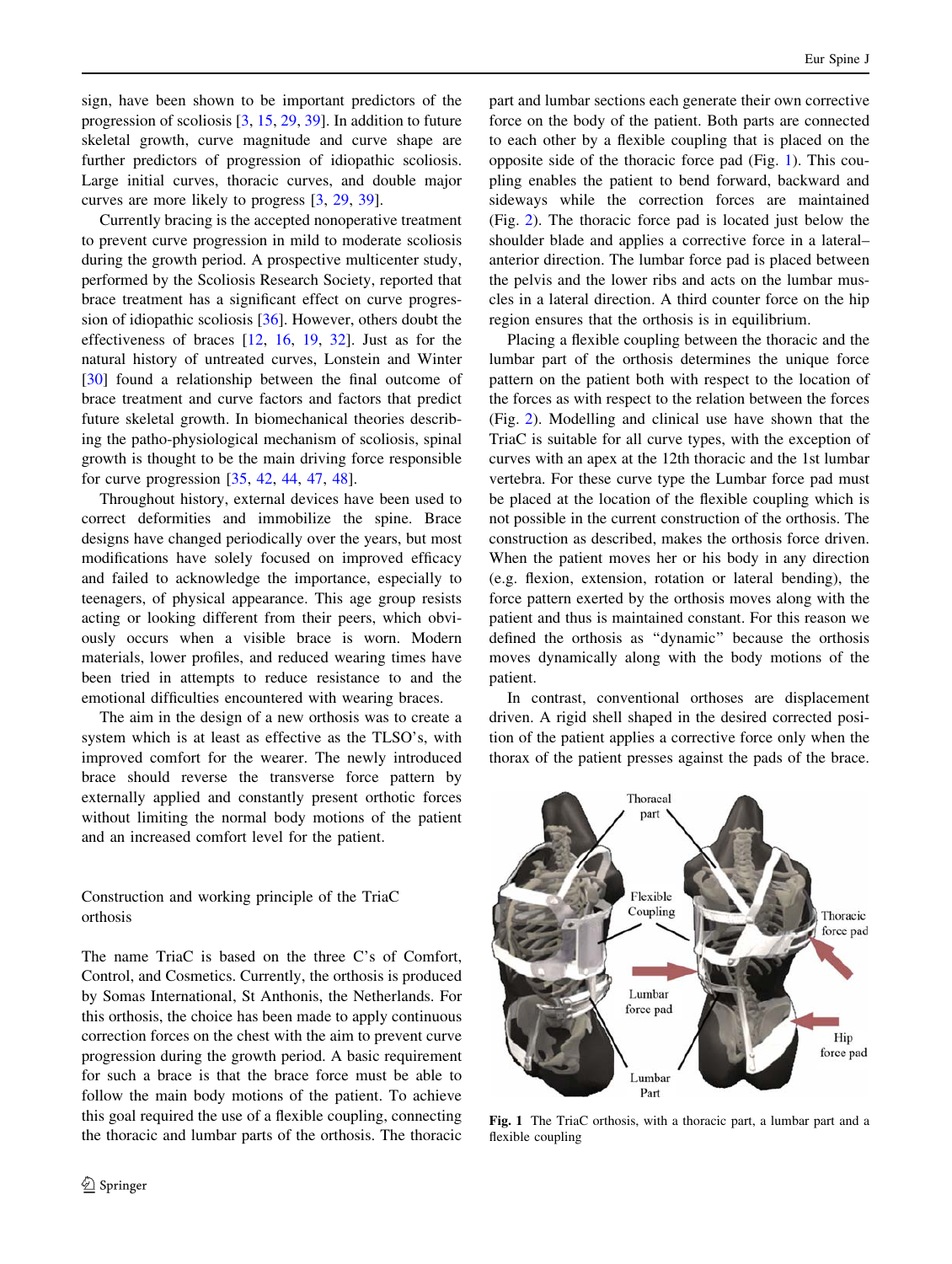<span id="page-2-0"></span>

Fig. 2 The flexible coupling

When the body of the patient moves away from these pads the rigid brace is not able to follow the body motion of the patient and therefore the brace no longer generates forces on the patient. Therefore, we defined these orthosis as "static".

## Materials and methods

From 1997 to 2005 all consecutive patients who met the inclusion criteria were treated nonoperatively with the TriaC orthosis and studied prospectively. The indication for treatment was a progressive curve with a Cobb angle between 25 and 40°. All curves, except curves already at  $>30^{\circ}$ , had to show documented progression of at least 5°. Patients had to be skeletally immature, defined as a Risser sign 0 or 1 for both boys and girls; in addition, girls are premenarche or less than 1-year post-menarche. All the curves had to be flexible as demonstrated by at least a 40% correction on the bending radiograph at the first visit. Patients with the apex of the curve at T12 and L1 were excluded, as were patients with a systemic disease that could possibly influence the outcome of the study (Table 1).

All patients who met the in- and exclusion criteria were treated with the TriaC orthosis. An informed consent form was obtained from all parents of the subjects in regard of the treatment with a new orthosis. According to the medical ethics committee no informed consent was necessary in case of the follow-up schedule because there is no difference with the patients treated with a Boston brace in our clinic.

If during the treatment period the orthosis failed to stop progression and the curve increased significantly, the patient was placed into a Boston Brace. This procedure was chosen to get a first indication whether a Boston brace

| TriaC orthosis                                                                         |  |  |
|----------------------------------------------------------------------------------------|--|--|
| Inclusion criteria                                                                     |  |  |
| Idiopathic scoliosis with a Cobb-angle between 20 and $40^{\circ}$                     |  |  |
| Skeletally immature                                                                    |  |  |
| Risser $0-1$ status                                                                    |  |  |
| Pre-menarche                                                                           |  |  |
| Post-menarche $\langle$ 1 year                                                         |  |  |
| Primary thoracic apex between the 7th and 11th thoracic vertebra                       |  |  |
| Primary lumbar apex between the 2nd and 5th lumbar vertebra                            |  |  |
| Flexible spinal column as evidenced by at least 40% correction on<br>bending films     |  |  |
| Exclusion criteria                                                                     |  |  |
| Idiopathic scoliosis $\langle 20^\circ \text{ and } > 40^\circ$                        |  |  |
| Other types of scoliosis                                                               |  |  |
| Skeletal age >Risser 1                                                                 |  |  |
| Rigid curves                                                                           |  |  |
| Thoraco-lumbar curves with an apex at the 12th thoracic and the 1st<br>lumbar vertebra |  |  |
| Patients with a systemic disease which could influence the study<br>parameters         |  |  |

Table 1 The in and exclusion criteria for the treatment with the

would be able to prevent curve progression in patients where the TriaC failed.

Failure was defined as either a Cobb angle of  $>45^\circ$ , i.e. the generally accepted indication for surgery, or if the curve progressed  $5^{\circ}$  or more compared with the measurement at study entry [[16,](#page-7-0) [24–31\]](#page-7-0). During the nonoperative treatment patients were checked by an orthotist at the outpatient clinic every 4 months, where the subjective compliance was documented. At every visit a PA and lateral radiographs were made. The patients were allowed to wean of the braces at skeletally maturity, i.e. when the radiographs showed Risser sign 4 or, for girls, 2 years postmenarche and patients did not show any further growth at length measurements. At every visit standing and sitting height of the patient was recorded as an additional measurement, and these had to show no further increase. Because the TriaC is designed as a dynamic orthosis, it possibly preserves the muscle status of the patient. As a result the weaning process could be faster than with rigid Boston type orthoses. In this study, weaning was generally complete within 4 weeks, whereas for rigid braces this process may take up to one year. After terminating the treatment patients were seen once a year with an AP and lateral X-ray.

# Radiographic analysis

All radiographs were obtained in a standing position. The posterior–anterior projection was used to minimize the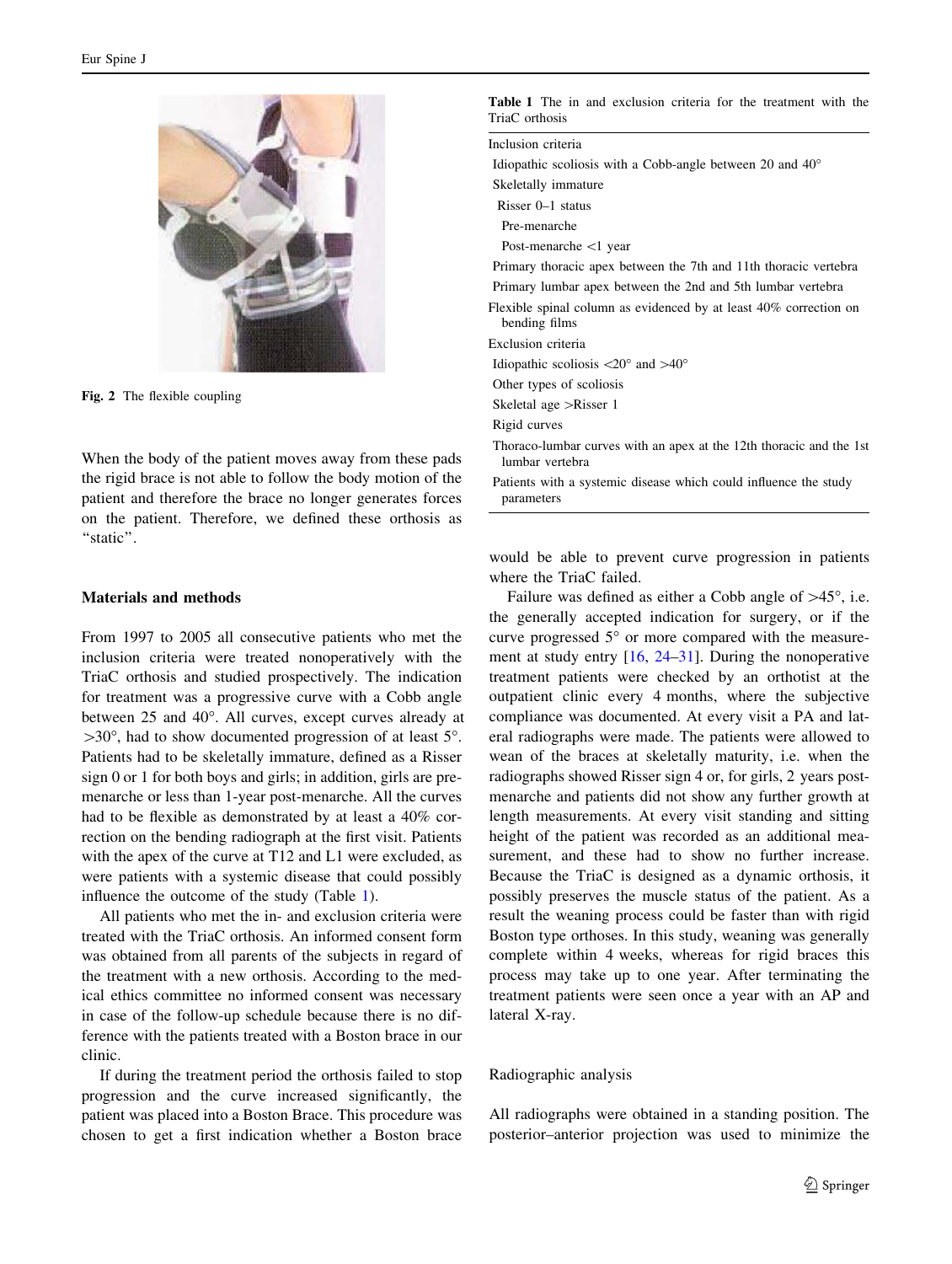radiation dose to the breast. All radiographs were made, using a standardized protocol. Anatomical vertebral landmarks are identified and manually marked on a 21 in. high resolution monitor using a pointer [[46\]](#page-8-0). Following the placement of the markers the Cobb angle is calculated, using automatic detection of the apex and end vertebrae [\[8](#page-7-0)].

In this article, only the Cobb-angle data are used for comparison with literature data on the natural history.

# **Results**

Out of a total of 212 patients that were treated at the University Hospital of Groningen during the study period, 63, or 30%, met all the in- and exclusion criteria and form the study group. There were seven patients (11%) with a single curve and 56 (89%) with a double curve. The group included six boys and 57 girls. The mean age of the patients at the start of treatment was  $11.3 \pm 3.1$  years. The treatment was complete when the patients had reached Risser 4 with a mean age of  $15.6 \pm 1.1$  years. The mean Cobb angle of the primary curves before the brace treatment was started was  $30.2^{\circ} \pm 7.5^{\circ}$ . The secondary curves had a mean Cobb angle of  $22.3^{\circ} \pm 6.4^{\circ}$ .

The distribution of the location of the apex vertebra of the primary curves is shown in Fig. 3.

The patient group was divided into a success group and a failure group whereby failure was defined as a Cobb angle of  $>45^{\circ}$  or curve progression of more than  $5^{\circ}$  compared to baseline [\[2](#page-7-0), [7](#page-7-0), [9,](#page-7-0) [18,](#page-7-0) [21](#page-7-0), [33](#page-7-0), [34](#page-7-0), [36,](#page-7-0) [40\]](#page-7-0).

The X-rays showed a mean initial correction of  $22 \pm 26\%$  for the primary curves, and a mean correction of and  $28 \pm 35\%$  for the secondary curves. The large variation was primarily caused by the big difference between the initial corrections seen in patients that were considered a success in comparison to patients that were considered a



Fig. 3 The distribution of the apex level of the primary curves in the study group

failure. In the success group the initial correction of the primary curve was  $34 \pm 17\%$  whereas the initial correction in the failure group was  $-16 \pm 17\%$ . For the entire study group the success rate is 76% (48 successes) for a failure rate of 24% (15 failures). In the single curve group the mean Cobb angle at start of the treatment was  $35^{\circ}$  ± 11. The mean initial correction achieved in this group was  $23 \pm 9\%$ . There were no failures in this group. Although this difference is remarkable compared to the double curved group the single curve group is too small to draw conclusions.

In Table 2 an overview of the success rate is shown, divided per initial Risser sub group (Risser 0 and Risser 1) and divided by the initial Cobb angle at start of the treatment.

The actual number of failures in our patient population was 15 out of 63 patients, or 24%. All patients in whom the brace failed went on to surgery, including the nine patients who were also treated with a Boston style brace after the TriaC brace had failed. A more detailed view of the correction of the primary Cobb angle is presented in Fig. [4.](#page-4-0) In this figure the mean correction percentage of the Cobb angle is shown as a function of the percentage of the total treatment brace period. The treatment period is considered to be at 0% at the start of the treatment and at 100% at the time the brace is discontinued.

It is shown that it was not possible to completely maintain the initial correction for the whole treatment period. At the end of treatment, the mean correction of the Cobb angle in the success patients had decreased to  $19 \pm 13\%$ . This decrease in correction does not appear to follow a linear pattern. When a relation between the time that the patient wears the brace, and the loss of correction in the brace is assumed the correlation is only (very) weak  $(\rho = -0.33)$ . The mean correction at the first visit after discontinuation of the brace the treatment was  $20 \pm 15\%$ . All patients in whom the brace treatment was a success were followed with a mean follow-up of 1.6 years and longest follow-up of 6 years post-bracing. Figure [5](#page-4-0) shows the mean correction at different follow-up periods postbracing.

Because the orthosis does not affect the lateral curvature no significant changes were expected. The analysis of the sagittal curve is displayed in Fig. [6.](#page-4-0)

Table 2 Number of successes/total patients in subgroups

| Cobb angle        | Success rate             |                        |
|-------------------|--------------------------|------------------------|
|                   | Risser 0                 | Risser 1               |
| $20 - 29$ °       | 76\% (16 of 21 patients) |                        |
| $30 - 39^{\circ}$ | 74\% (26 of 35 patients) | 86\% (6 of 7 patients) |
| Total             | 75\% (42 of 65 patients) | 86\% (6 of 7 patients) |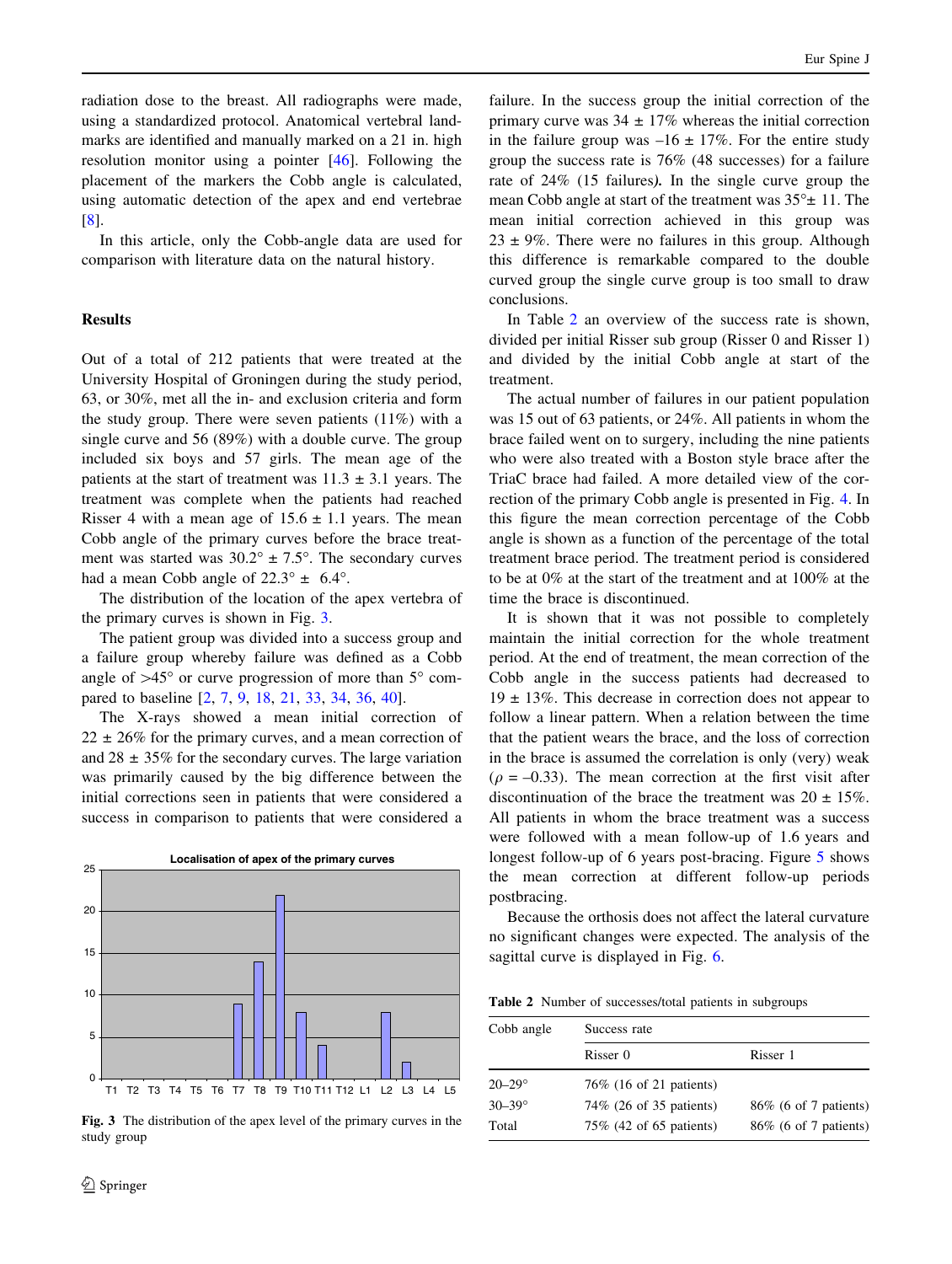<span id="page-4-0"></span>

Fig. 4 Percent correction of the Cobb angle over the entire TriaC treatment period in the success group



Fig. 5 The mean correction during follow-up after termination of successful brace treatment



Fig. 6 Lateral curve during treatment

#### **Discussion**

Braces are the oldest recorded method of treatment for spinal injury and deformity. The primary goal in treating patients with scoliosis deformities is to stabilize the curves to prevent further progression of the deformity. Closely related to this is the goal of achieving correction of the spinal deformity, although this is not part of the therapeutic regimen for every patient. Brace treatments do not generally correct the scoliosis, but prevent further progression, i.e. bracing has a ''holding effect'' [[49\]](#page-8-0). In most published studies, the brace treatment has been considered a failure if the patient needed operative stabilisation or if the curve progressed  $5^{\circ}$  or more after the initiation of treatment [[2,](#page-7-0) [7,](#page-7-0) [9](#page-7-0), [18](#page-7-0), [21](#page-7-0), [30](#page-7-0), [33,](#page-7-0) [34,](#page-7-0) [40\]](#page-7-0). However, these should not be the only criteria to determine whether brace treatment is successful. The treatment should also improve the patient's outcome when compared with the expected natural history.

The aim of this study was to investigate whether the TriaC-brace affects the natural history of idiopathic scoliosis. Bunnell [\[3](#page-7-0)], studied the natural history of idiopathic scoliosis in a group of patients with similar characteristics to our study group with respect to curve magnitude and age at the first visit. He showed that for the group as a whole 68% show a curve progression of  $5^{\degree}$  or more and only 34% of the patients showed a curve progression of  $10^{\degree}$  or more. The latter progression rate is in the same range as the failure rate reported in most of the retrospective studies, regarding overall brace effectiveness. However, the progression rates are not equal for every sub group of scoliotic patients. Lonstein and Carlson [\[29](#page-7-0)] reported that patients with Risser  $0$  or 1 maturity and curves larger than  $20^{\degree}$  are three times more likely to experience curve progression than those with curves smaller than  $20^{\degree}$ . For those with curves exceeding 20<sup>°</sup>, patients with Risser 0 or 1 maturity also are three times more likely to experience curve progression than are patients with Risser 2–5 maturity. They classified Risser 0–1 patients with curves between 20 and  $29^{\circ}$  as high risk (40–70%) and Risser 0–1 patients with curves between 29 and 39 as very high risk (70–90%). Bunnell [[3\]](#page-7-0) also found Risser sign and curve size to be good prognostic factors for curve progression in untreated idiopathic scoliosis. In his series patients with a Risser 0 at the time of diagnosis had a  $68\%$  risk of progression  $10^{\degree}$  or more. This risk was decreased to 52% in those who had a Risser sign of 1 or 2 and was further decreased to 18% for those with Risser 3 or 4. Nachemson et al. [[36\]](#page-7-0) reported that 66% of skeletally immature female patients with untreated idiopathic curves between  $25^{\degree}$  and  $35^{\degree}$  will experience curve progression greater than 5.

All patients in our study started at Risser 0–1 maturity and had a curve above  $30^{\degree}$  or, if they had an initial curve below 30° had to show documented progression of  $\geq 5$ °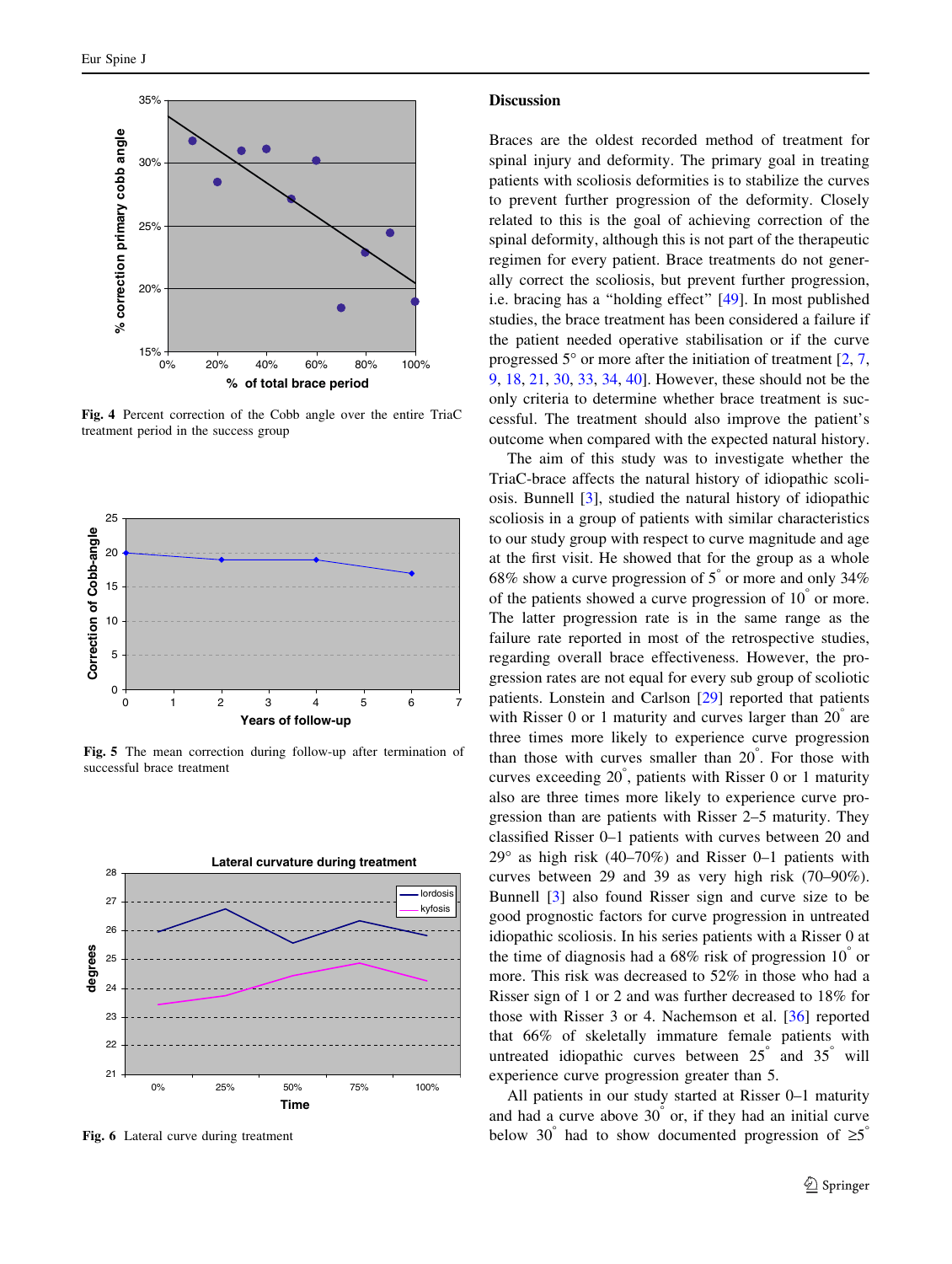before enrolment in this study. Wever et al. [[47](#page-8-0)] showed that there is a strong correlation between the curve progression and spinal growth of the patients. Usually the spinal growth is highest around the beginning of the menarche and therefore we only included female patients when they were before or less than 1 year after menarche. By using these inclusion criteria we aimed to include only patients at the highest risk for curve progression.

In order to evaluate whether the TriaC brace alters the natural history of the high-risk patients, we estimated the natural progression rate of our patient group based on the literature as discussed. Our estimates are based on the calculation of a progression factor for all patients in the cohort as suggested by Lonstein and Carlson [\[29](#page-7-0)]. According to their algorithm, all our patients individually would have a change of 70–100% of progression of their curves. Based on these data we chose the low end of this range and assumed that in our patient group 70% of the curves would progress without treatment. The actual number of failures in our patient population was 15 out of 63 patients, or 24%, which is a significantly different from the expected number of 44 ( $P \lt 0.001$ ).

The validity of the sample size was evaluated by calculating the 95% confidence interval for the failure rate, which was between 11 and 36% (7–23 patients). Thus, the difference in outcomes remains statistically significant. These data show that the TriaC brace significantly altered the predicted natural history of curve progression. The comparison of the results of this study and other brace studies reported in the literature is difficult because of differences in sample size, skeletal maturity and curve magnitudes at the initiation of bracing. Furthermore, some reports excluded those patients who were not compliant with their bracing regimen. These large variations render the value of a statistical comparison of the results doubtful [\[51](#page-8-0)]. By applying the inclusion criteria used in this study to the literature data, a more uniform group has been created, making the statistical comparison more reliable. Nachemson et al. [\[36](#page-7-0)] prospectively compared 111 adolescent idiopathic scoliotic female patients with curves between 25° and 35°, who were treated with an underarm plastic brace, to 129 patients who were not treated. All patients were followed for 4 years. The patient's thoracic or thoracolumbar curves were during this period evaluated for curve progression of more than  $5^{\degree}$ . Of the brace treated patients, 23 patients where lost to follow-up. Using survivorship analysis, a successful outcome was estimated in 74% of patients treated with a brace, compared to 34% of those who had no treatment; this difference was significant  $(P < 0.0001)$ . In a retrospective study Lonstein and Winter [\[30](#page-7-0)] evaluated the result of brace treatment in a group of 1,020 patients over 35 years. From these patients a sub group of 177 had a curve between 20 and 29° and a Risser

sign of 0–1. Using the natural history data of a similar group of non treated patients from their previous report [\[29](#page-7-0)] they where able to show in this sub-group a significant difference  $(P = 0.0001$ , chi-square test) of the failure rate between the group of treated patients and not treated patients. The not treated patients had a predicted failure rate of 68% and the failure rate of the braced patients in the sub group was 40%. We used the same report to predict the failure rate in our cohort. Although our results are promising, it is known that 5% of patients with a curve of less than 30° still progress to surgery during mature life [\[34](#page-7-0)]. We will follow our patients in whom the TriaC treatment effectively stopped curve progression before the surgical cut-off of  $45^\circ$  during mature life.

Besides affecting the lateral curve, most traditional braces reduce lordosis and kyphosis by tilting the pelvis. The purpose of pelvic tilt is to move the lumbar spine closer to the correction pads within the brace. According to Lindh et al. [\[28](#page-7-0)] reducing the lumbar lordosis may automatically lead to a reduction of the scoliosis as a result of a coupling mechanism between sagittal and lateral motions of the vertebra [[38\]](#page-7-0). However, reduction of lumbar lordosis will also reduce thoracic kyphosis. The reduction of thoracic kyphosis is an unwanted effect, as reduced thoracic kyphosis already is an integral component of the scoliotic deformity [[50\]](#page-8-0). Schaal et al. therefore, emphasise the need for a system that diminishes the effect of pelvic tilt on the thoracic kyphosis [\[43](#page-7-0)]. In the Triac brace the choice has been made to continuously apply corrective forces with the aim of reversing the deforming forces, without affecting the lordosis of the spine [[37\]](#page-7-0). Growth is a continuous process and therefore, the correction forces should be applied continuously as well, even during the normal body motions of the patient.

In order to meet this requirement a flexible coupling, connecting the thoracic and lumbar parts of the brace is incorporated in the device. Most importantly, the forces exerted by the brace must be applied in such a way that they are maintained during all body motions of the patient. The new brace incorporates three separate functional elements: frame, springs and pelottes. The springs generate the orthotic forces, which are distributed by the frame and transmitted to the skin by the pelottes. The flexible coupling connects the thoracic and lumbar frame parts resulting in the application of constant forces that cannot be modified by the patients themselves (Fig. [7\)](#page-6-0). The strength of the externally applied forces was chosen on the basis of literature data [\[10](#page-7-0), [20,](#page-7-0) [27\]](#page-7-0) Fig. [8](#page-6-0).

The TriaC-brace provides a good primary correction of idiopathic scoliosis. There was a mean initial correction within the brace of  $22 \pm 26\%$  for the primary curves and  $28 \pm 35\%$  for the secondary curves, which is slightly less than reported in the literature [[2,](#page-7-0) [30](#page-7-0), [33,](#page-7-0) [34](#page-7-0)]. In the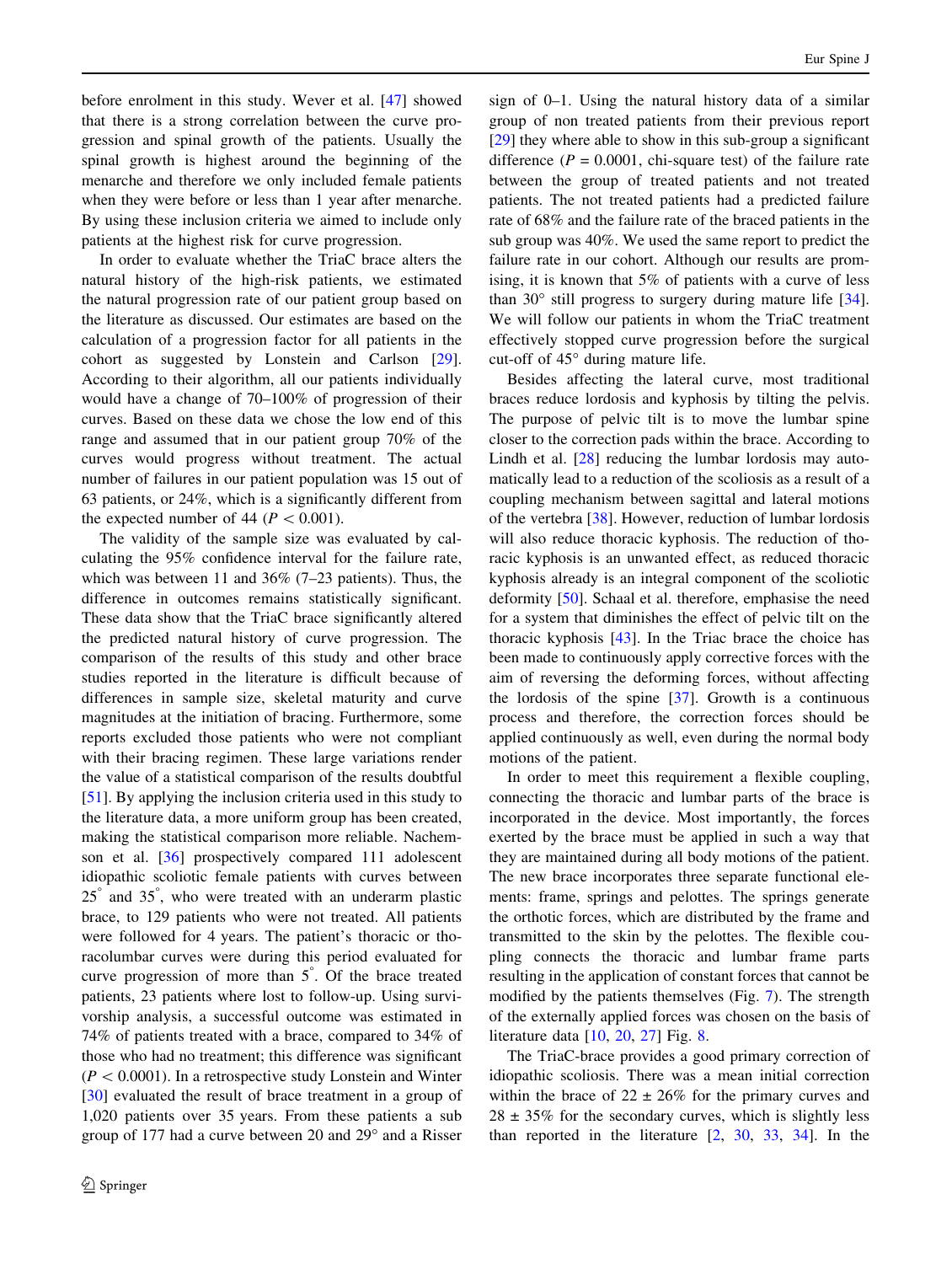<span id="page-6-0"></span>Fig. 7 TriaC-brace





Fig. 8 Pre-brace Cobb-angle: 30° and 19° apical axial rotation. In the brace Cobb-angle: 17° and 9° apical axial rotation, sagittal curvature unchanged

beginning of the study, we were not certain how patients would respond to the application of constant forces. Therefore, we started very carefully using relatively low forces. As we found that patients tolerated these forces well we subsequently increased the amount of force which resulted in improved initial corrections. According to the literature, achieved corrections gradually are lost following the termination of the brace treatment [\[7](#page-7-0), [23,](#page-7-0) [30,](#page-7-0) [34](#page-7-0), [49](#page-8-0)].

However, being efficacious is not all that is required of a brace; it should also be as comfortable as possible and cosmetically acceptable so that teenagers who require this treatment will actually use it. Non-acceptance of a brace by patients is a real and serious problem. Houghton et al. [[24\]](#page-7-0) placed a hidden transducer in their braces and found that actual compliance was considerably less than was reported by the patient; and only 20% of patients wore the brace as prescribed. Modern materials, lower profiles and reduced wearing times have all been tried to improve compliance and reduce the emotional difficulties experienced with brace wear. According to some authors, there is little difference in effect between part-time (12–16 h) and full-time (23 h) wearing of a brace  $[13, 21]$  $[13, 21]$  $[13, 21]$ . Kahanowitz  $[25]$  $[25]$ reported such findings but only if the pre-brace Cobb-angle were less than  $35^{\circ}$ ; if larger than this more than  $50\%$  of curves would progress to such an extent that surgery became necessary.

The current study demonstrates that the TriaC brace reduces the scoliosis, and the achieved correction is maintained during brace treatment. It prevents further progression of the Cobb angle in idiopathic scoliosis. The new brace does not differ from the conventional braces as far as maintaining the deformity in the coronal plane is concerned. This is expected as the force system of the TriaC brace in the frontal plane is in accordance with the force system in the conventional braces.

The new brace offers more comfort to the patient and a better cosmetic appearance. With TriaC brace there are no restrictions regarding daily or sporting activities, and it can be worn with all types of clothing.

### Summary

Compared with published studies on the natural history of idiopathic scoliosis, use of the Triac brace appeared to significantly improve the course of curves between 20 and 40° in skeletally immature individuals. Control or net correction of idiopathic scoliotic curves was achieved in 76% of patients.

The new dynamic brace offers more comfort to the patient and a better cosmetic appearance.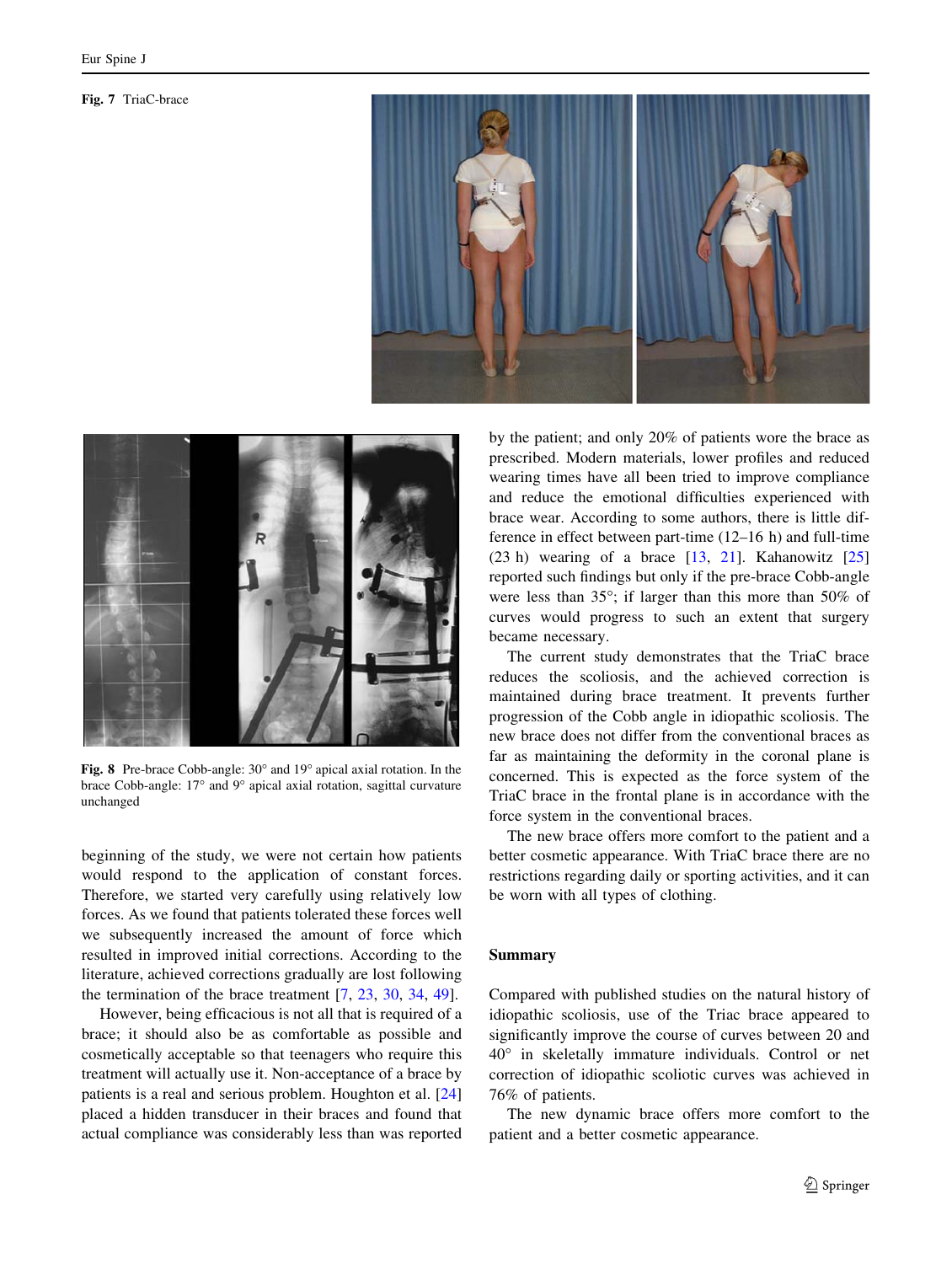<span id="page-7-0"></span>Acknowledgments The authors would like to thank Persenaire JM, MD and Webb PJ, FRCS for their critical remarks and advice.

## References

- 1. Andriacchi TP, Schultz AB, Belytschko TB, DeWald RL (1976) Milwaukee brace correction of idiopathic scoliosis. J Bone Joint Surg Am 58:806–815
- 2. Bassett GS, Bunnell WP, MacEwen GD (1986) Treatment of idiopathic scoliosis with the Wilmington brace. Results in patients with a twenty to thirty-nine degree curve. J Bone Joint Surg Am 68:602–625
- 3. Bunnell WP (1986) The natural history of idiopathic scoliosis before skeletal maturity. Spine 11:773–776
- 4. Bunnell WP, MacEwen GD, Jayakumar S (1980) The use of plastic jackets in the nonoperative treatment of idiopathic scoliosis: preliminary report. J Bone Joint Surg Am 62:31–38
- 5. Burwell RG (1971) The relationship between scoliosis, growth. In: Zorab PA (eds) Scoliosis and Growth. Edinburgh, Churchill Livingstone, pp 131–150
- 6. Calvo IJ (1955) Observations on the growth of the female adolescent spine and its relation to scoliosis. Clin Orthop 10:40–47
- 7. Carr WA, Moe JH, Winter RB, Lonstein JE (1980) Treatment of idiopathic scoliosis in the Milwaukee brace. Long-term results. J Bone Joint Surg Am 62:599–612
- 8. Cheung J, Wever DJ, Veldhuizen AG, Klein JP, Verdonck B, Nijlunsung R, Cool JC, Horn JR (2002) The reliability of quantitative analysis of digital images of the scoliosis. Eur Spine J 11:535–542
- 9. Cochran T, Nachemson A (1985) Long-term anatomic and functional changes in patients with adolescent idiopathic scoliosis treated with the Milwaukee brace. Spine 10:127–133
- 10. Cochran GVB, Waugh TR (1969) The external forces in correction of idiopathic scoliosis. In: Proceedings of the scoliosis. J Bone Joint Surg (AM) 51:201
- 11. Dickson RA, Deacon P (1987) Spinal growth. J Bone Joint Surg Br 69:690–692
- 12. Dickson RA (1985) Conservative treatment for idiopathic scoliosis. J Bone Joint Surg Br 67:176–181
- 13. DiRaimondo CV, Green NE (1988) Brace-wear compliance in patients with adolescent idiopathic scoliosis. J Pediatr Orthop 8:143–146
- 14. Duval-Beaupere G (1971) Pathogenic relationship between scoliosis and growth. In: Zorab PA (eds) Scoliosis and growth. Edinburgh, Churchill Livingstone, pp 58–61
- 15. Duval-Beaupere G, Lamireau T (1985) Scoliosis at less than 30 degrees. Properties of the evolutivity (risk of progression). Spine 10:421–424
- 16. Edgar MA (1985) To brace or not to brace? J Bone Joint Surg Br 67:173–174
- 17. Emans JB, Kaelin A, Bancel P, Hall JE, Miller Me (1986) The Boston bracing system for idiopathic scoliosis: a follow-up results in 295 patients. Spine 11:792–801
- 18. Fisher DA, Rapp GF, Emkes M (1987) Idiopathic scoliosis: transcutaneous muscle stimulation versus the Milwaukee brace. Spine 12:792–801
- 19. Focarile FA, Bonaldi A, Giarolo MA et al (1991) Effectiveness of nonsurgical treatment for idiopathic scoliosis. Overview of available evidence. Spine 16:395–401
- 20. Galante J, Schultz AB, deWald RL, Ray RD (1970) Forces acting in the Milwaukee brace in patients under treatment for idiopathic scoliosis. J Bone Joint Surg AM 52:498–506
- 21. Green NE (1986) Part-time bracing of adolescent idiopathic scoliosis. J Bone Joint Surg AM 68:738–42
- 22. Hanks GA, Zimmer B, Nogi J (1988) TLSO treatment of idiopathic scoliosis. An analysis of the Wilmington Jacket. Spine 13:626–629
- 23. Hassan I, Bjerkreim I (1983) Progression in idiopathic scoliosis after conservative treatment. Acta Orthop Scand 54:88–90
- 24. Houghton GR, McInerney A, Tew T (1987) Monitoring true brace compliance. Orthop Trans 11:105
- 25. Kahanowitz N, Snow B, Pinter I (1984) The comparative results of psychologic testing inscoliosis patients treated with electric stimulation or bracing. Spine 9:442–444
- 26. Katz DE, Richards BS, Browne RH, Herring JA (1997) A comparison between the Boston brace and the Charleston Bending brace in adolescent Idiopathic scoliosis Spine 22:1302–1312
- 27. Lindahl O, Raeder E (1962) Mechanical analysis of the forces involved in idiopathic scoliosis. Acta Orthop Scand 32:27–38
- 28. Lindh M (1980) The effect of sagittal curve changes on brace correction of idiopathicscoliosis. Spine 5:26–36
- 29. Lonstein JE, Carlson JM (1984) The prediction of curve progression in untreated idiopathic scoliosis during growth. J Bone Joint Surg Am 66:1061–1071
- 30. Lonstein JE, Winter RB (1994) The Milwaukee brace for the treatment of adolescent idiopathic scoliosis. A review of one thousand and twenty patients. J Bone Joint Surg Am 76:1207– 1221
- 31. McCollough NC, Schultz M, Javeck N, Latta L (1981) Miami TLSO in the management of scoliosis: preliminary results in 100 cases. J Ped Orthop 1:141–152
- 32. Miller JAA, Nachemson Al, Schultz AB (1984) Effectiveness of braces in mild idiopathic scoliosis. Spine 9:632–635
- 33. Moe JH, Kettelson DN (1970) Idiopathic scoliosis. Analysis of curve patterns and the preliminary results of Milwaukee-brace treatment in one hundred and sixty-nine patients. J Bone Joint Surg Am 52:1509–1533
- 34. Montgomery F, Willner S (1989) Prognosis of brace-treated scoliosis. Comparison of the Boston and Milwaukee methods in 244 girls. Acta Orthop Scand 60:383–385
- 35. Murray DW, Bulstrode CJ (1996) The development of idiopathic scoliosis. Eur Spine J 5:251–257
- 36. Nachemson AL, Peterson LE, members of the Brace Study Group of the Scoliosis Research Society (1995) Effectiveness of treatment with a brace in girls who have adolescent idiopathic scoliosis. J Bone Joint Surg Am 77:815–22
- 37. Nijenbanning G (1998) Scoliosis redress design of a force controlled Orthosis. Thesis, Universiteit Twente, Enschede, FEBO, The Netherlands. ISBN 90-36511925
- 38. Ogilvie J (1994) Spinal orthotics: an overview. In: Weinstein SL (ed) The pedriatric spine principle and practice, Chap 84, Raven Press, New York, pp 1787–1793
- 39. Peterson LE, Nachemson AL (1995) Prediction of progression of the curve in girls who have adolescent idiopathic scoliosis of moderate severity. Logistic regression analysis based on data from The Brace Study of the Scoliosis Research Soc. J Bone Joint Surg Am 77:823–827
- 40. Price CT, Scott DS, Reed FE, Riddick MF (1990) Nighttime bracing for adolescent idiopathic scoliosis with the Charleston bending brace. Preliminary report. Spine 15:1294–1299
- 41. Risser JC, Ferguson AB (1936) Scoliosis: its prognosis. J Bone Joint Surg Am 18:667–670
- 42. Roaf R (1960) Vertebral growth and its mechanical control. J Bone Joint Surg Br 42:40–59
- 43. Schaal A, Chêneau J (1990) Aktueller stand des ständig verbesserten Chêneau Korsettes Orthopädie Technik 4:213-216
- 44. Stokes IAF, Spence H, Aronsson DD, Kilmer N (1996) Mechanical modulation of vertebral body growth. Implications for scoliosis progression. Spine 21:1162–1167